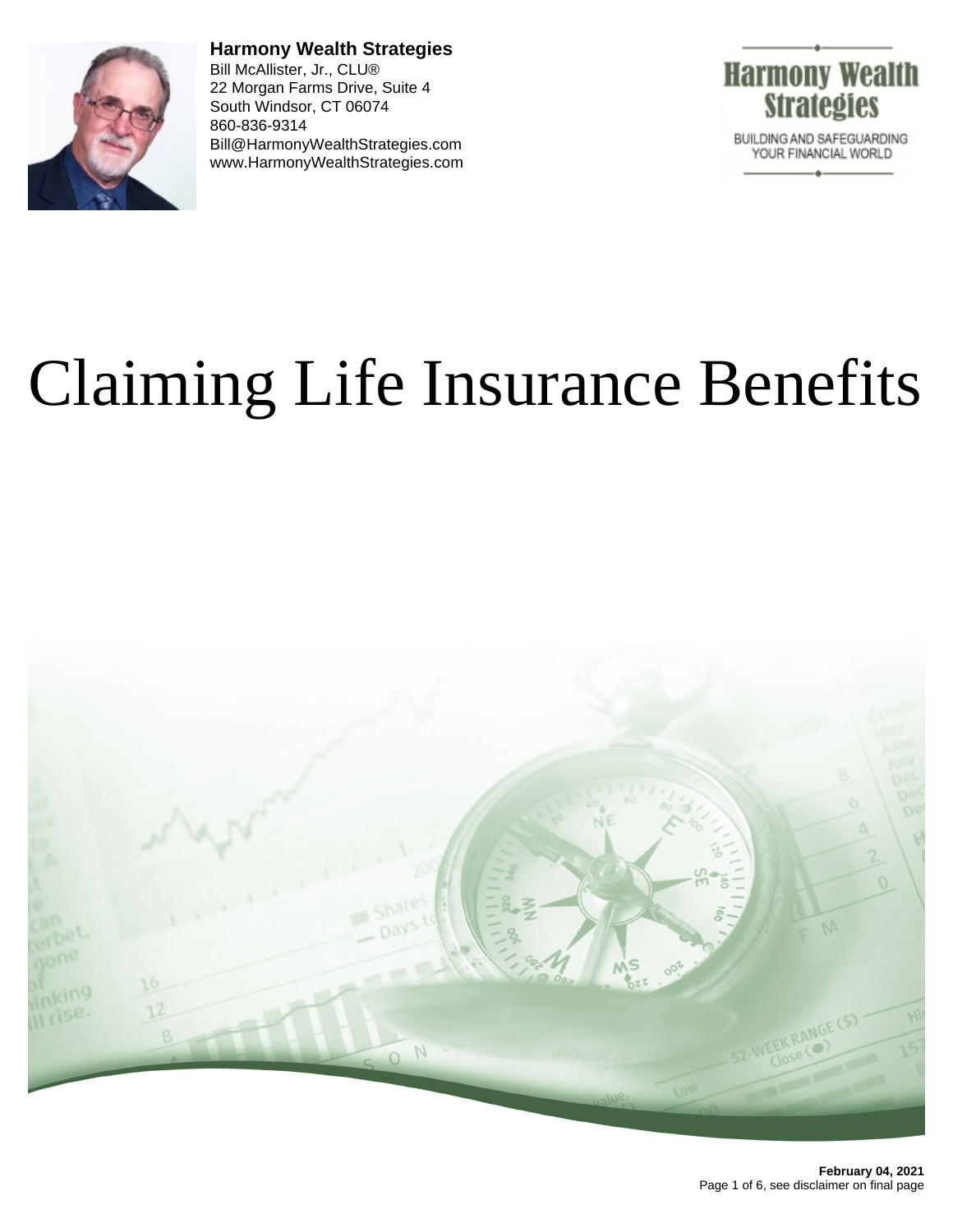

# Claiming Life Insurance Benefits

## **What is it?**

Life insurance benefits are not automatic. If you are the beneficiary of a life insurance policy (usually your spouse's or other family member's policy), you must file a claim to receive any money. This can be as simple as contacting your insurance agent and filling out some paperwork. However, if this is the only step you take, may miss out on other life insurance benefits to which you are entitled.

Your spouse or family member may have owned one or more group policies that pay benefits depending on how the insured person died or in restricted amounts. If you spend time uncovering these hidden policies, you may end up with more money from life insurance than you expected.

**Example(s):** Arnold knew that he was the beneficiary of his wife's \$100,000 individual life insurance policy, and he filed a claim form with his insurance agent. He didn't know, however, that his wife had signed up for credit life insurance when she bought her new van. When he went to the bank to make his wife's monthly auto payment, he was surprised when the bank manager told him that the car loan would be paid off by the credit life insurance company and that he wouldn't owe any more money to the bank.

## **Claiming benefits from individually owned life insurance policies**

#### **Finding individually owned life insurance policies**

Your spouse or family member may have owned one or more permanent (e.g., whole life) or term life insurance policies. Individually owned term or permanent policies are what most people think of as life insurance. These policies are purchased by one person (often through an insurance agent) and pay benefits when the insured person dies. If your spouse or family member owned one of these policies, he or she probably kept it with his or her important papers in a file or a safety-deposit box. However, if you know that your spouse or family member owned an individual policy and you can't find it, call his or her insurance agent or company to check. If you're not sure if your spouse or family member owned a policy and your agent can't find one, check credit card statements, canceled checks, or tax statements, looking for evidence of premiums paid. Several companies also offer policy locator services (for a fee).

## **Claiming benefits from group life insurance policies**

## **Finding group life insurance policies**

Group life insurance policies provide coverage to many people under one policy. Group insurance policies may be issued through an employer, bank, credit agency, or other professional or social organizations, and they often pay benefits in specialized circumstances. Since the group holds the actual policy, the insured person receives a certificate of insurance as proof that he or she is insured. Look for these certificates in your spouse's or family member's personal papers, files, and safety-deposit box, if you can access it. However, even if you can't find any certificates, this doesn't mean your spouse wasn't insured. You should still check with your spouse's or family member's employer, bank, or credit agency, or study loan paperwork or purchase contracts. Read the following sections for a list of types of group policies your spouse or family member may have owned.

#### **Employer-based group life insurance**

If your spouse or family member was employed at the time of his or her death, you may be the beneficiary of a life insurance policy issued through his or her employer. Since some employers offer their employees a certain amount of life insurance at no cost (a common amount is one times the employee's base salary), you may not even be aware that your spouse or family member was insured by a group policy because the employer paid the premiums. Or your spouse or family member may have been able to purchase additional group life insurance through the employer by paying the extra premiums himself or herself. Thus, before assuming that your spouse or family member did not have group life insurance, check any pay stubs and call the employer.

**Example(s):** When Mona began working at Leonardo's Art Institute, she enrolled in a group life insurance plan through her employer. Her employer provided her with \$25,000 worth of life insurance at no cost. In addition, Mona purchased an additional \$75,000 worth of life insurance, and the monthly premium was deducted from her salary. When she died, her husband received a

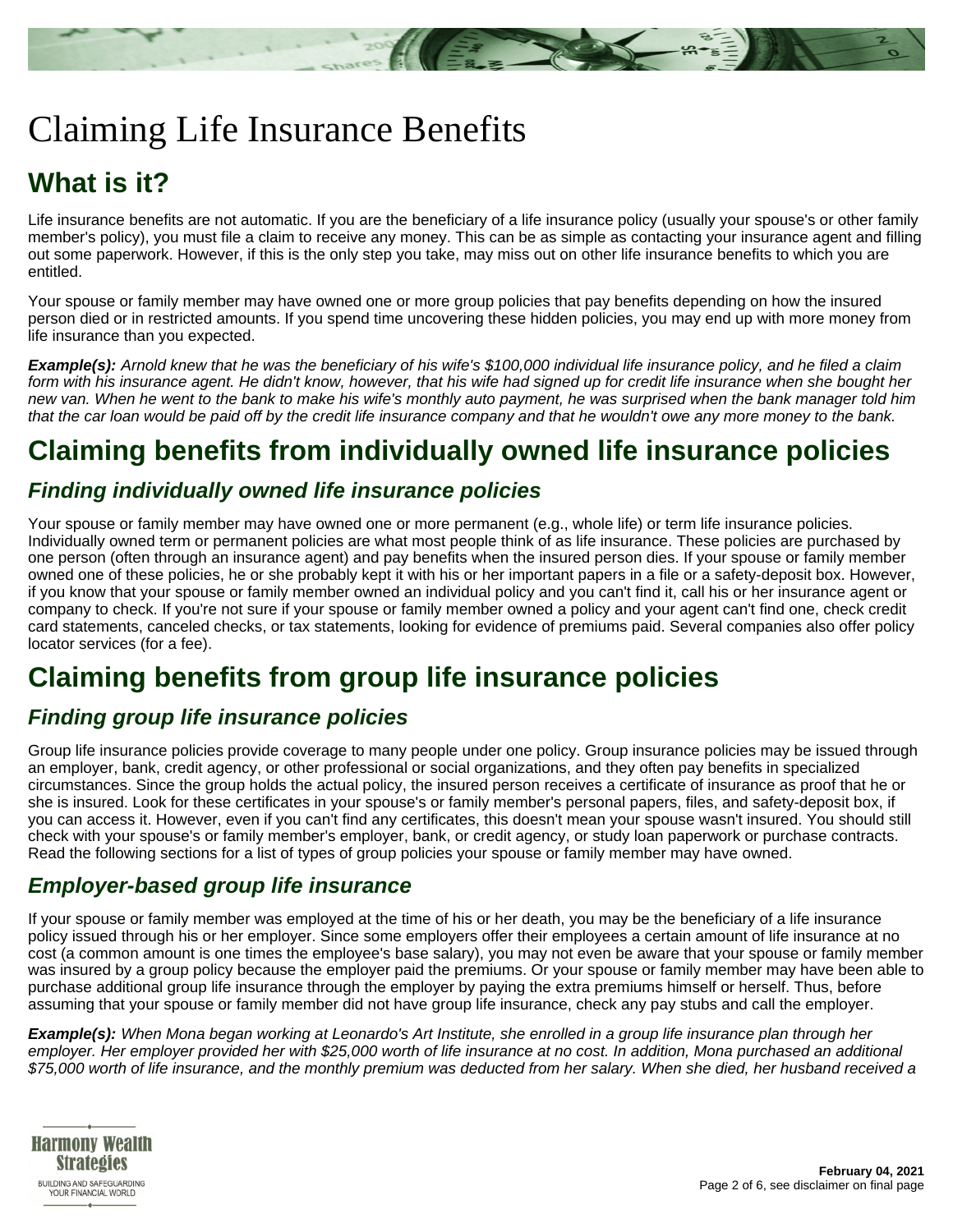

#### total benefit of \$100,000.

#### **Accidental death and dismemberment policy**

Your spouse or family member may have been offered an accidental death and dismemberment policy through an employer, credit card company or bank. These policies pay benefits if an insured individual dies accidentally. This is another type of life insurance you may be unaware that your spouse or family member had because occasionally these policies are offered as part of a loan package, issued as a free benefit by banks or as a rider to an employer-issued insurance policy. If your spouse or family member died accidentally, look for such a policy in his or her files, or contact his or her employer, bank, credit card issuer, or insurance company.

#### **Travel accident insurance**

If your spouse or family member was killed while traveling by air, boat or train, you may be eligible to receive the proceeds from a travel accident insurance policy he or she may have purchased when buying tickets. If your spouse or family member used a credit card to purchase travel tickets, you may be automatically entitled to a life insurance benefit payable if he or she died as a result of an accident when using those tickets. Some travel agencies and road and travel clubs also routinely issue travel accident insurance policies, and employers sometimes pay death benefits to employees who are killed while traveling on company business.

#### **Mortgage life insurance**

If your spouse or family member owned a house, he or she may have purchased mortgage life insurance. A mortgage life insurance policy pays off the balance of the policyholder's mortgage at his or her death. If you're not sure whether your spouse or family member purchased such a policy, check with the mortgage lender.

#### **Credit life insurance**

Banks and finance companies routinely offer credit life insurance when someone takes out a loan or is issued a line of credit. This insurance will pay off the outstanding balance of a loan or account if the insured individual dies. A few extra dollars (or less, depending on your loan balance) is added to the monthly loan payments to pay these premiums. Because it is so profitable for the bank or finance company, most institutions try to sell this type of policy when someone finances a purchase or signs up for a line of credit, and occasionally they add it to a contract before the individual signs it. Thus, it is likely that you won't find out that your spouse or family member owned such a policy unless you check with credit card companies, banks, or any lenders to whom your spouse or family member owed money at the time of his or her death.

## **How to file a life insurance benefit claim**

#### **Notify the insurance company that the policyholder has died**

When your spouse or family member dies, you should notify his or her life insurance company as soon as possible. You can call the insurance company's policyholder services department directly, or if the life insurance policy was issued through an agent or an employer, you can ask them to notify the company for you to begin the claims process.

## **File a claim form**

You'll begin the claims process by filling out and signing a proof of death form and then attaching to it an original or certified copy of the policyholder's death certificate. If you are too distraught to fill out the form yourself, your insurance agent may fill it out for you, although you'll still have to sign it. If there is another beneficiary named on the policy, that person must also fill out a claim form. You may also have to fill out Form W-9 (Request for Taxpayer Identification Number and Certification), which will enable the insurance company to notify the Internal Revenue Service of any interest it has paid to you on the value of your policy. To expedite your claim, follow the insurance company's instructions carefully.

#### **Wait for the company to process the claim**

Life insurance claims are usually paid quickly, often within a few days. First, however, the insurance company will ensure that you are the beneficiary of the policy, that the policy is current and in force, and that all conditions of the policy have been met. This is usually a simple matter and does not delay the claims process. Claims are more often delayed because the insurance company

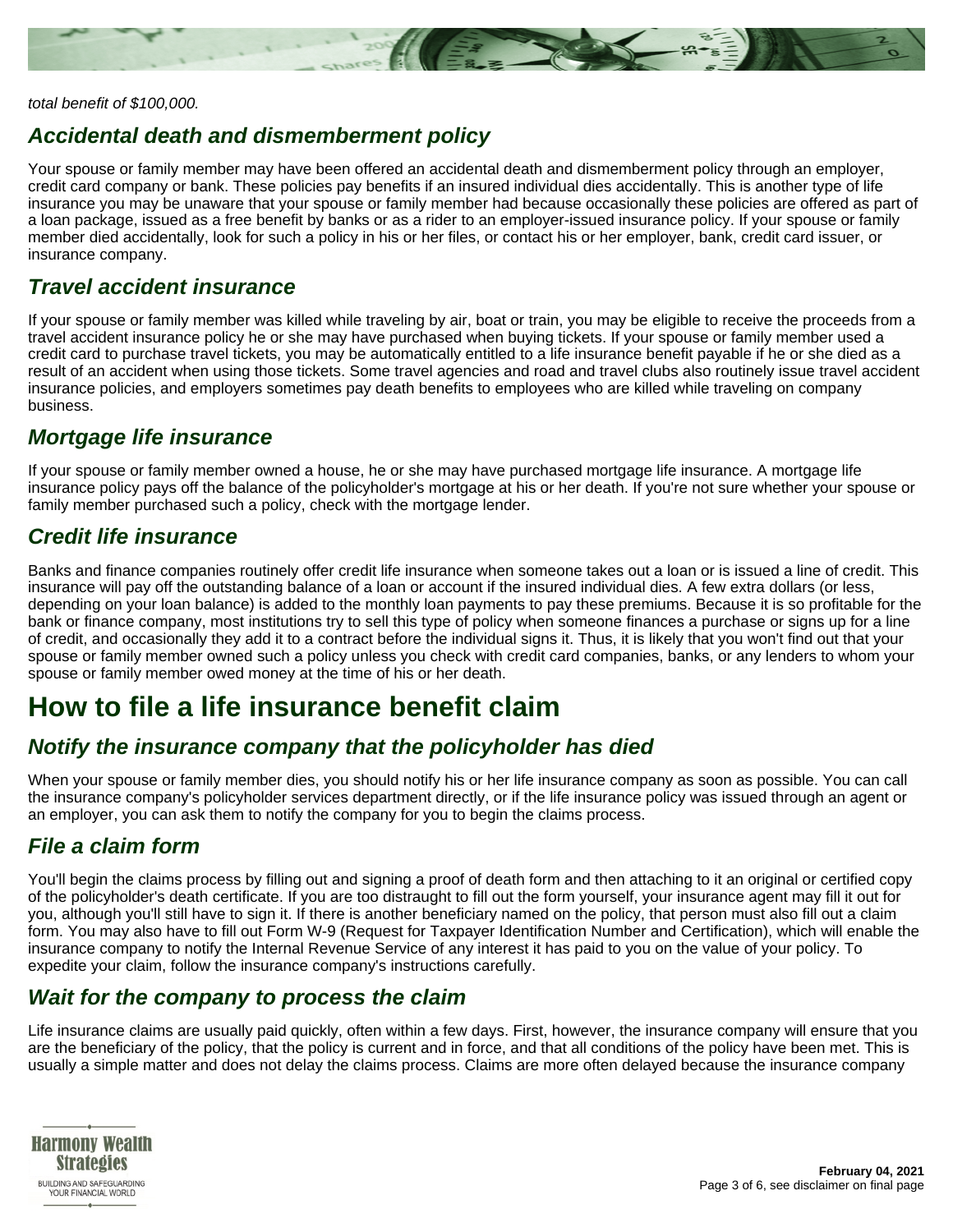

has not received a valid death certificate. The insurance company also has a right to challenge or deny a claim if it believes that a policy provision has been violated.

**Example(s):** When Laurie died, her husband, Lou, filed a life insurance claim. The insurance company challenged his claim because Laurie had died of hepatitis that she contracted before she purchased the policy, and the policy contained a clause prohibiting payment in the case of death from a preexisting condition. However, Laurie's doctor submitted paperwork showing that although Laurie had contracted hepatitis before she purchased the life insurance, she didn't know she had a serious illness; her condition didn't become life-threatening until two weeks after she bought the policy. So, the insurance company paid the claim after all, six weeks after it had been submitted.

## **Receiving life insurance proceeds**

#### **Lump-sum cash payment**

Life insurance proceeds are often paid as lump-sum cash payments. As the beneficiary, you will receive the full value of the policy in a lump sum. Most people elect this form of payment because it enables them to control how the insurance money is invested or spent. If you elect to receive a lump-sum payment, you generally will not owe income tax on the life insurance proceeds that you receive as a beneficiary. See Questions & Answers.

#### **Settlement options**

Settlement options are ways of paying the proceeds of a life insurance policy other than with a lump-sum cash payment. Many types of settlement options are available, but all are designed to ensure good money management in situations where the beneficiary is unable or unwilling to manage a lump sum of cash. When a settlement option is chosen, the insurance company keeps the policy proceeds, invests them, and pays interest to the beneficiary. Sometimes, the beneficiary is allowed to withdraw part of the proceeds, and sometimes periodic payments of both principal and interest are made. Either the policyowner chooses the settlement option at the time he or she purchases the policy, or the beneficiary chooses the option at the time the benefit becomes payable (unless the policyowner chooses an irrevocable option).

**Example(s):** Maisie named her daughter Daisy as beneficiary of her \$200,000 life insurance policy. When Maisie died, Daisy was only 17 and unprepared to handle a large lump sum of cash. Fortunately, Maisie had chosen an irrevocable settlement option at the time she had purchased her life insurance policy. Instead of receiving a lump-sum payment, Daisy received part of the principal and interest from the policy monthly until the insurance proceeds were exhausted.

For more information, see Settlement Options .

## **Questions & Answers**

#### **Do automobile insurance policies pay death benefits?**

Sometimes. Although automobile insurance is property and casualty insurance and not life insurance, it may pay a death benefit to a survivor to cover funeral expenses if the insured individual elected medical payment (MP) coverage as part of his or her automobile insurance coverage.

#### **If you are the named beneficiary of your ex-spouse's life insurance policy, will you be entitled to receive the proceeds of the policy if he or she dies?**

Possibly. If your ex-spouse intentionally or unintentionally neglected to change the beneficiary on his or her life insurance policy, then you may still be entitled to receive the proceeds, despite your divorce. This is true even if the policy states "my spouse" as the beneficiary because you were the spouse at the time the policy was written.

#### **Is there any way to get proceeds from a life insurance policy before the claim is finally settled in order to pay funeral expenses?**

Most insurance companies will advance you a small portion of the life insurance proceeds so that you can pay funeral costs. Another option is to assign part of the proceeds from the life insurance policy to the funeral home now if they won't wait for payment. The funeral home can give you an assignment form to do this.

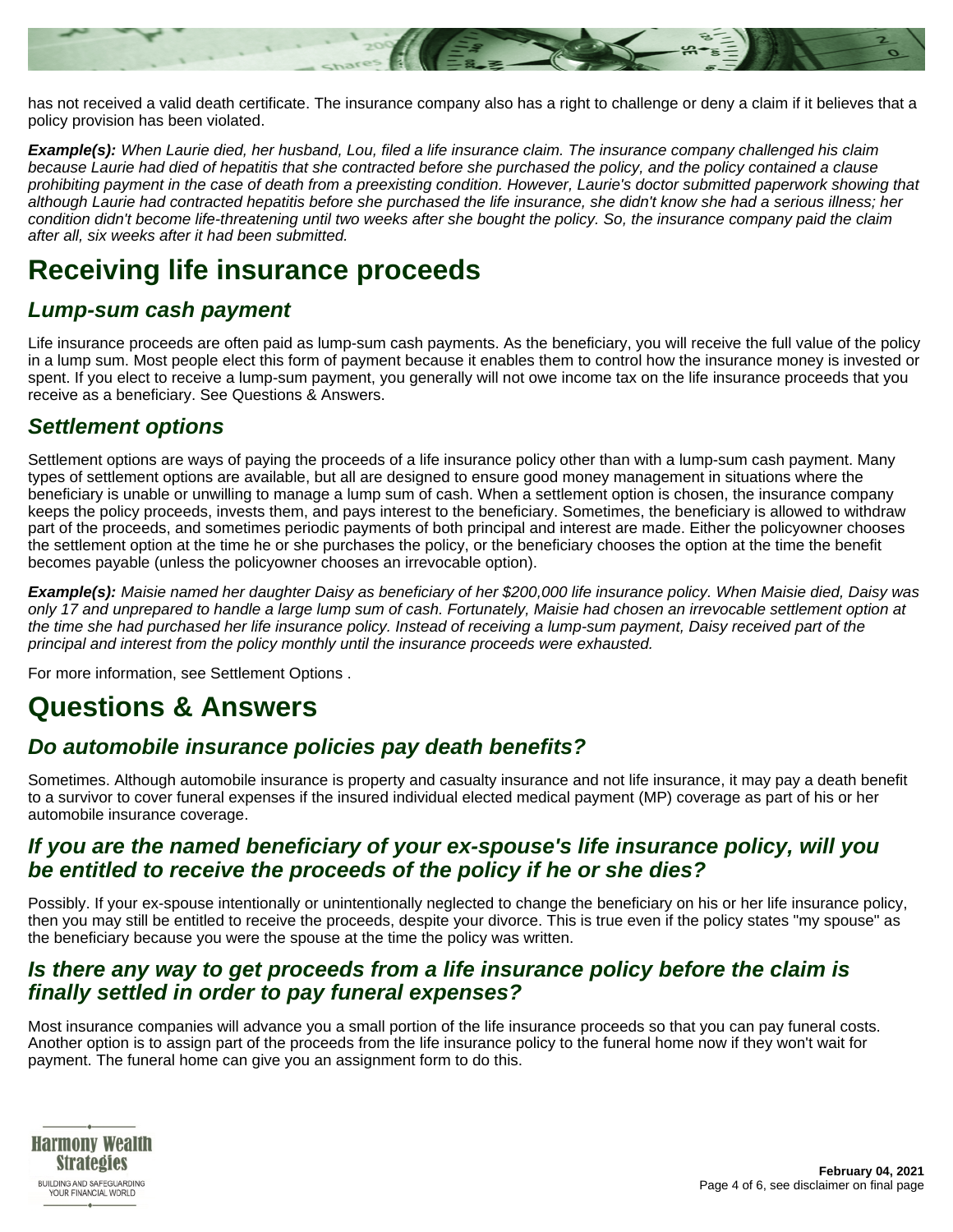

#### **If a life insurance company delays paying a claim, does that cost the beneficiary money?**

Beneficiaries of life insurance policies often like to receive proceeds right away so that they can invest the money and begin earning interest. Even if a beneficiary has to wait to receive the proceeds, he or she will be entitled to receive with the proceeds the amount of interest that has accrued since the date of his or her spouse's death. However, the beneficiary might have earned more interest on his or her own than the insurance company is paying.

#### **Are lump-sum cash proceeds from a life insurance policy taxable?**

No. The entire amount of the cash payment generally will not be included in the beneficiary's income for tax purposes. However, if the beneficiary had elected a settlement option that paid the proceeds to him or her in installments, then the payment would have been partially taxable. The interest part of the payment would have been taxable because interest is considered as income. However, the principal part of the payment would have been nontaxable. All or a portion of the life insurance proceeds may be subject to income tax if the policyholder transferred the policy for value.